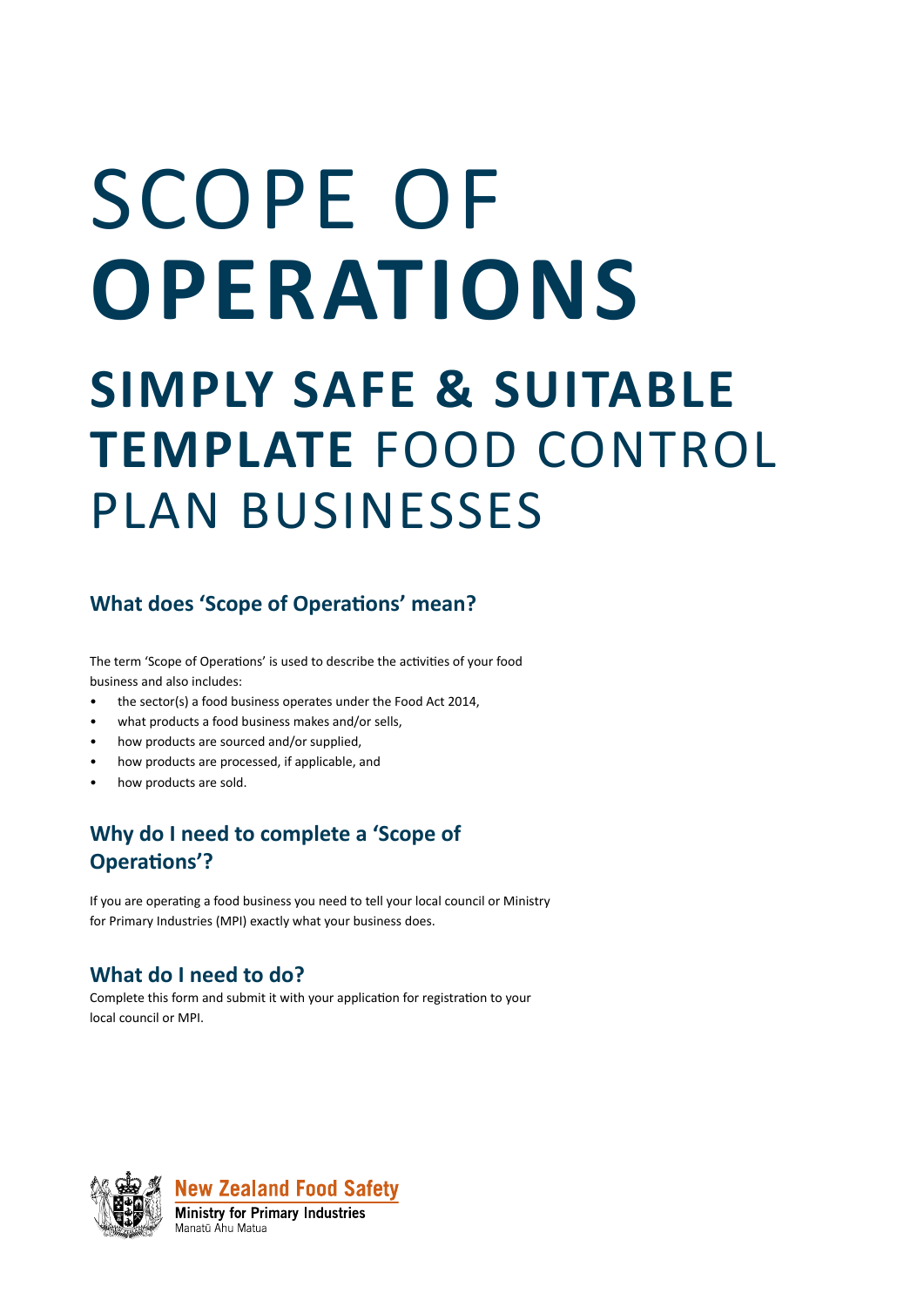## Trading Operations

#### How do you source and supply your products / services?

Tick all the trading operations that your business is involved in.

| Caterer                                            | <b>Mobile</b>                                     |
|----------------------------------------------------|---------------------------------------------------|
| Provides food, supplies and services for           | Example: Food truck.                              |
| a social occasion or function or within an         |                                                   |
| education or other facility.                       | On-licence                                        |
|                                                    | Eat-in premises that sell alcohol for consumption |
| <b>Eat-in premises</b>                             | at the same location.                             |
| Examples: Restaurant, café, residential care       |                                                   |
| early childhood education (ECE) centres and        | <b>Retail</b>                                     |
| kōhanga reo.                                       | Examples: Supermarket, dairy or other premises    |
|                                                    | selling direct to the consumer.                   |
| <b>Export</b>                                      |                                                   |
|                                                    | <b>Storage provider</b>                           |
| Home delivery                                      | Examples: Cold stores and warehouses.             |
| Examples: Pizza delivery, meals-on-wheels and      |                                                   |
| grocery delivery.                                  | <b>Takeaway</b>                                   |
|                                                    | Ready-to-eat meals sold for immediate             |
| Import                                             | consumption at another location.                  |
| Either as a registered food importer or through an |                                                   |
| agent who is a registered importer.                | <b>Transport provider</b>                         |
|                                                    | Ambient or temperature-controlled transport.      |
| Internet                                           |                                                   |
| On-line selling of food products.                  | Wholesale                                         |
|                                                    | Premises selling to other businesses.             |
| <b>Market</b>                                      |                                                   |
| Example: Stall at farmers' or other market.        |                                                   |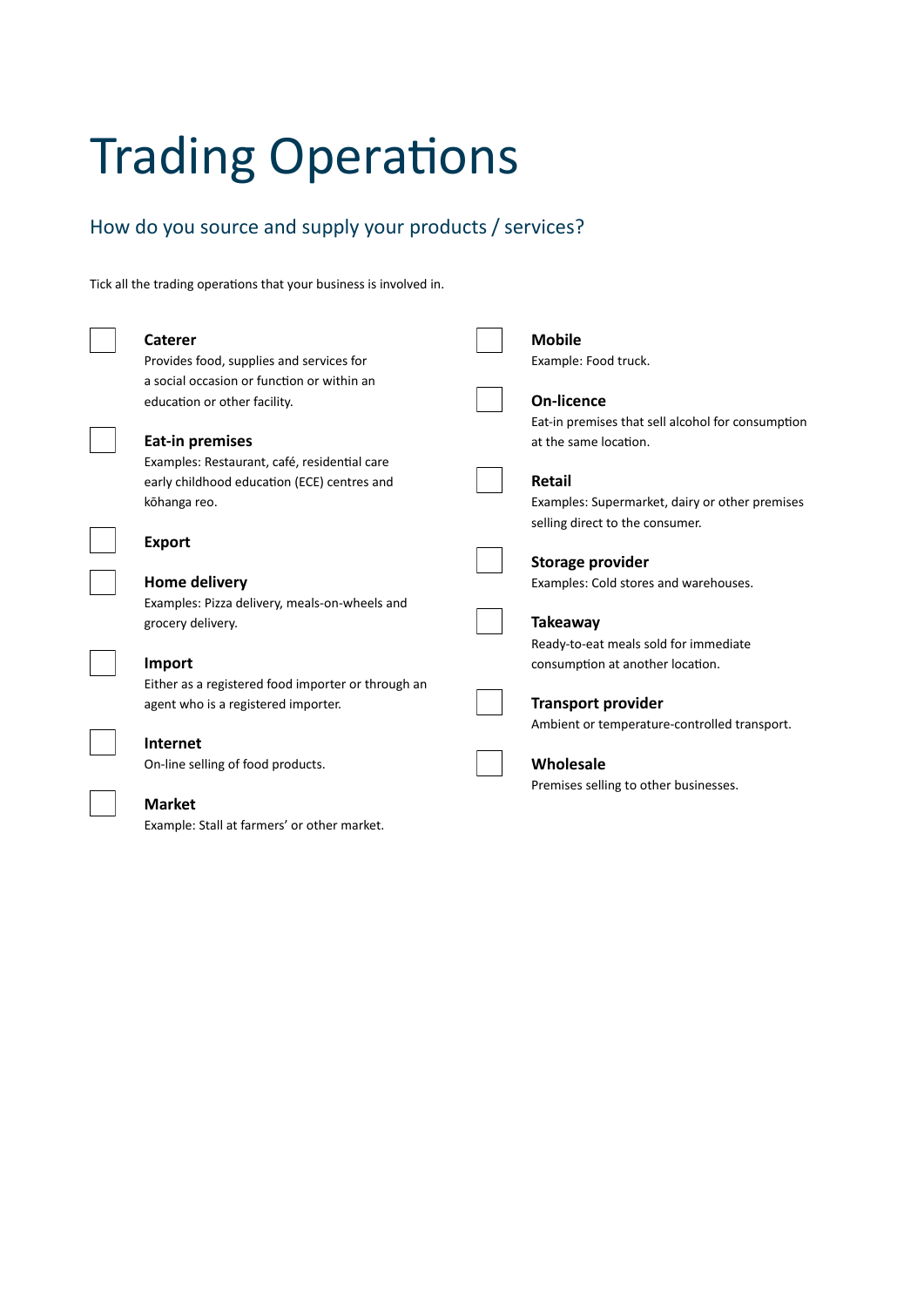## Processes

#### What processes do you use in your food business?

#### **Acidification**

Using acid (low pH) to preserve food products. Examples: Mayonnaise, pickles and shelf stable condiments.

#### **Fermentation**

Using micro-organisms to make or preserve food products. Examples: Kimchee, sauerkraut, pickles.



#### **Handling chilled RTE products**

Handling chilled ready-to-eat (RTE) products with a shelf-life of more than 5 days. Example: Sliced cooked ham.

| bain-marie.   |
|---------------|
| Reheating     |
| Reheating a f |

eating a food that has been previously cooked for immediate consumption. Examples: Reheating a frozen cooked ready-to-eat meal.

Holding at serving temperature in a pie warmer or

**Holding at serving temperature**



#### **None of the above**

None of the above processes are used.

## Food Service

#### Serve/sell food directly to customers to be eaten straight away.



#### Do you produce food to be served or sold directly to customers?

|  | ____ |  |
|--|------|--|
|  |      |  |
|  |      |  |
|  |      |  |
|  |      |  |

#### **Ready-to-eat meals & snacks**

<sup>10</sup> Examples: Restaurant meal, catered food, Examples:  $40$ takeaway, sandwiches, pie, filled roll, smoothies, milkshake and fresh juice. If you are doing any of the other foods below, also tick them.



#### **Chinese style roast duck**

| Doner   |
|---------|
| Meals c |
| Exampl  |
|         |

#### **Doner meat**

or snacks made using doner meat. les: Kebab and wrap.



 $\overline{30}$ 

#### **Minimally processed fruits and**

**vegetables**

Example: Washed apples.

#### **Sushi**

Sushi rolls and sashimi.

Note: If you've ticked one of the options above and all of the food that you sell is *intended to be eaten straight away, you don't need to complete the rest of this form.*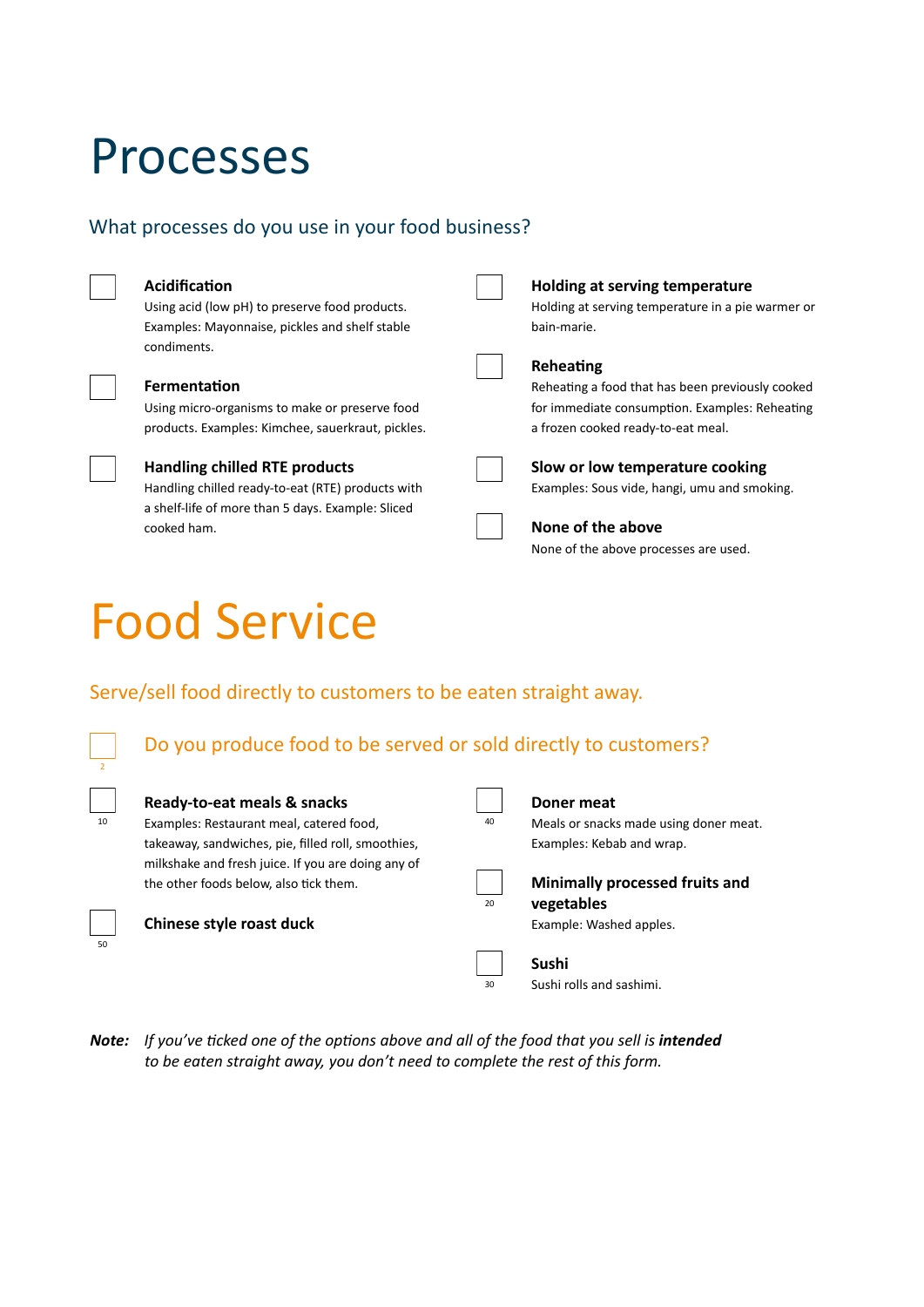## **Operations**

Tick all the activities your business does, and the products you work with.

#### **Do you:**



#### Sell products that you prepare and / or make?



60

30

100

120

90

20

**Baked products (without filling or icing)**

**Baked products, with filling or icing**

#### **Dairy products**

Example: Scooping ice cream.

#### **Eggs**

#### **Infant formula**

Examples: Infant formula, follow-on formula and infant formula products for special dietary use.



#### **Minimally processed fruits & vegetables** Examples: Washed apple and trimmed beetroot.